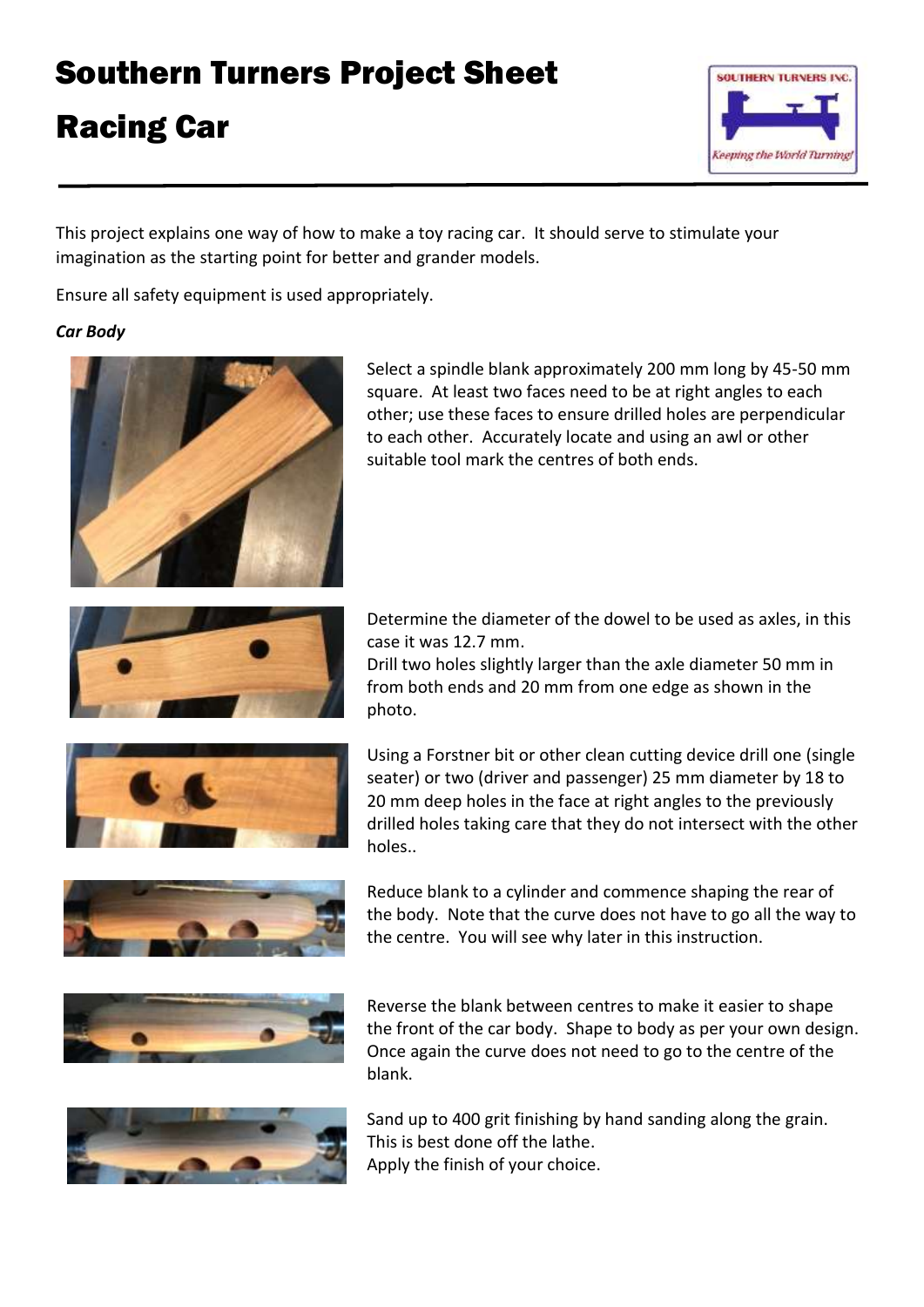

Shape the nose and rear of the body as you wish. This can be done on a linisher, belt sander or using a file etc. Apply the finish of your choice.

*Wheels and axles*



Prepare four wheel blanks of approximately 50 mm diameter. Thickness is up to you. The ones in the photo are 32 mm thick – one was cut in two to produce narrower front wheels.



Mount against the jaws of a scroll chuck and a live centre to give access across the entire face of the blank. If you do not have jaws small enough make a wooden face plate out of scrap timber to achieve the same result. A friction hold is all that is needed for this operation. It is best to avoid centre holes in both sides of the wheel.



Sand to 400 grit.



Making two wheels from the one blank. Possibly not a good idea as the front and back wheels are not necessarily in the correct proportions – you decide.

Using the indentation made by the live centre drill a blind hole the same diameter as the axle in each wheel. This can be done on the lathe or on a drill press.

Front wheels can be slightly smaller diameter than the rear wheels.